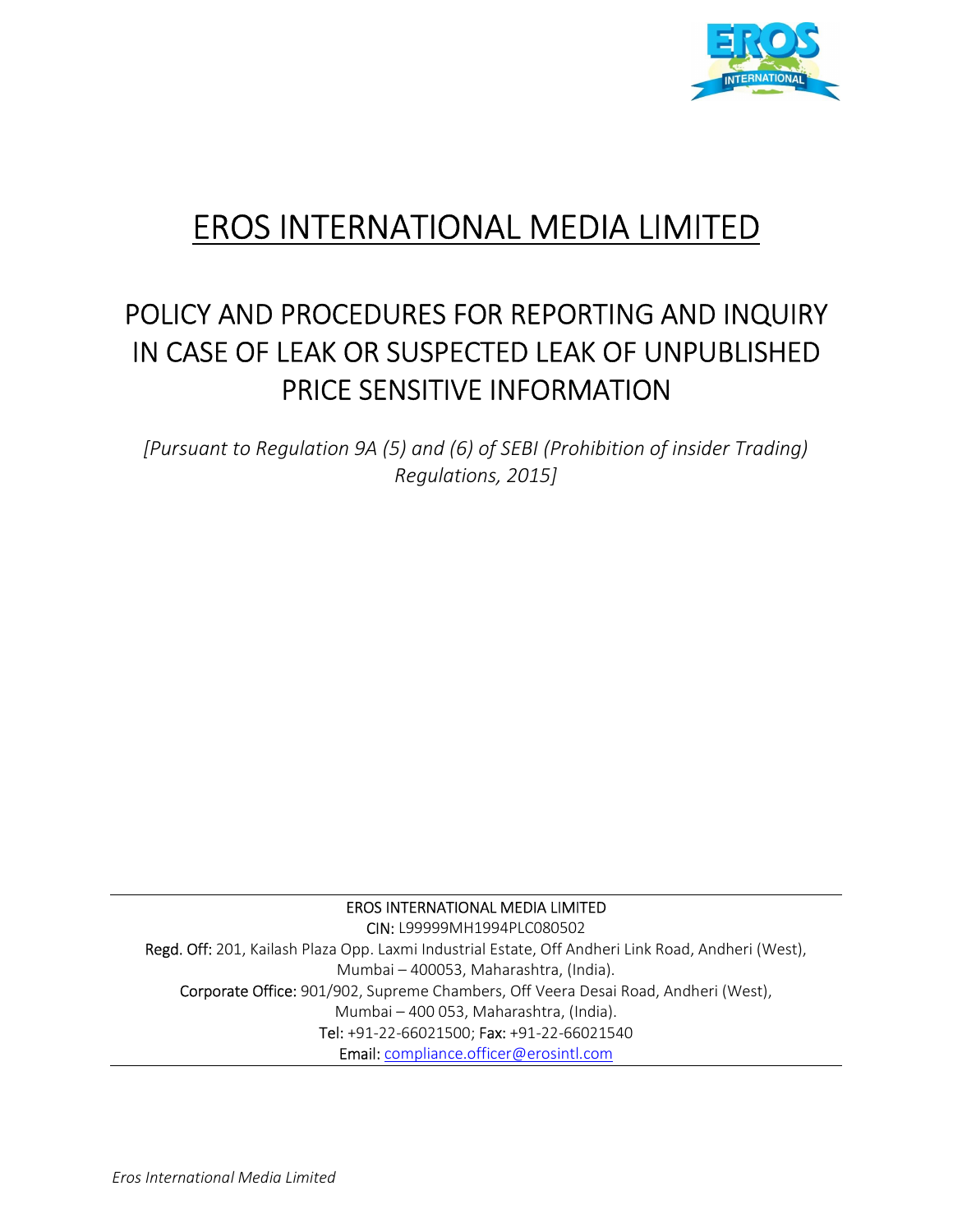

# EROS INTERNATIONAL MEDIA LIMITED

# POLICY AND PROCEDURES FOR REPORTING AND INQUIRY IN CASE OF LEAK OR SUSPECTED LEAK OF UNPUBLISHED PRICE SENSITIVE INFORMATION

[Pursuant to Regulation 9A (5) and (6) of SEBI (Prohibition of insider Trading) Regulations, 2015]

#### 1. INTRODUCTION:

Regulation 9A(5) of the SEBI (Prohibition of Insider Trading) Regulations, 2015 ("PIT Regulations") requires every listed company to formulate written policies and procedures in case of leakage of Unpublished Price Sensitive Information ("UPSI") or suspected leak of UPSI which shall be approved by the Board of Directors and accordingly initiate appropriate inquiry on becoming aware of leak of UPSI and inform the Board of Directors promptly of such leak, inquires and results of such inquires and Regulation 9A(6) of PIT Regulations has mandated every listed company to frame a whistle blower policy and make aware of such policy to enable Employees to report instances of leak of UPSI.

In this regard, the Board of Directors of Eros International Media Limited ("the Company") has adopted this Policy for outlining the procedure of inquiry in case of leak or suspected leak of Unpublished Price Sensitive Information ("the Policy").

#### 2. OBJECTIVES & SCOPE OF THE POLICY:

The objective of this Policy is to have a uniform code to curb the unethical practice of sharing UPSI by Insiders, Employees and Designated Persons with any legal or natural individual entity, so as to strengthen the internal control system of the Company to prevent leak of UPSI, thereby restricting & prohibiting the practice of sharing of UPSI with any unauthorized person; and to initiate inquiry in case of leak or suspected leak of UPSI and inform SEBI promptly; and to take disciplinary actions if deemed fit, against any Insider, Employee and Designated Person who is found to be guilty of violating this Policy.

#### 3. DEFINITIONS:

- 3.1 "Designated Persons" means persons as designated by the Company in accordance with its Code of Conduct for Regulating, Monitoring and Reporting of Trading in Securities by Designated persons as formulated in accordance with Regulation 9(1) of SEBI (PIT) Regulations.
- 3.2 "Company" shall mean Eros International Media Limited.
- 3.3 "Compliance Officer" shall mean Company Secretary or any officer of the Company designated as Compliance Officer in accordance with its Code of Conduct for Regulating, Monitoring and Reporting of Trading in Securities by Designated persons as formulated in accordance with Regulation 9(1) of SEBI (PIT) Regulations.
- 3.4 "Employee(s)" shall mean and include all employees of the Company who have been working in India or outside India (including Permanent Employees, Contractual Employees, apprentices, trainees etc.) and Directors of the Company, whether a whole-time director/managing director or not;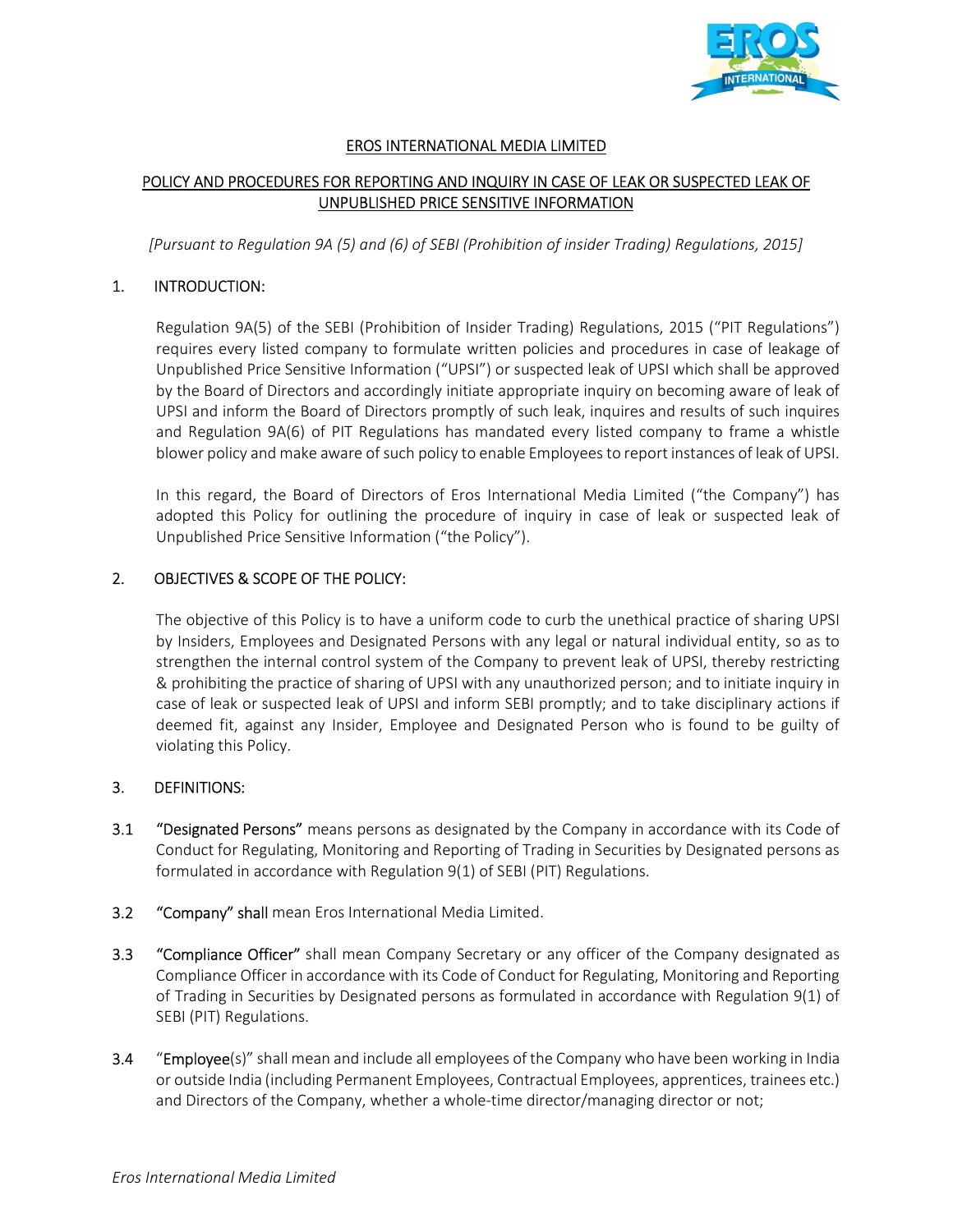

- 3.5 "Insider" shall mean any person as defined in SEBI (PIT) Regulations, as amended from time to time.
- 3.6 "Leak of Unpublished Price Sensitive Information" shall refer to such act / circumstance(s) by virtue of which UPSI is made available or becomes available, by any means or mode to any person, association, body corporate, agency, society, entity or a group thereof, whether registered or otherwise before its official publication or announcement or formal circulation in public domain and which shall also include any purported attempt thereof.
- **3.7** "Protected Disclosure" means any communication made under this Policy w.r.t. leak or suspected leak of UPSI.
- 3.8 "Securities" shall have the meaning assigned to it under the Securities Contracts (Regulation) Act, 1956 (42 of 1956) or any modification thereof except units of a mutual fund.
- 3.9 "Suspected leak of Unpublished Price Sensitive Information" shall refer to such act / circumstance(s) which may or may not give rise to leak of UPSI.
- 3.10 "Unpublished Price Sensitive Information" as defined under Regulation 2(n) of PIT Regulations
- **3.11 "Whistle Blower"** means any person including but not limited to Designated Persons, Employees and Insiders to the Company along with their immediate relatives making a protected disclosure under this Policy.

#### 4. COMMUNICATION OF PROTECTED DISCLOSURE

A Whistle Blower is eligible to make Protected Disclosures under the Policy and accordingly the Protected Disclosures shall be made with the Compliance Officer.

#### 5. ASSCERTAINMENT OF PROTECTED DISCLOSURE

- 5.1 On receipt of protected disclosure, the Compliance Officer shall first ascertain whether the information for which protected disclosure is made is of UPSI or not.
- 5.2 If the information for which protected Disclosure is made is not pertaining to UPSI, the same shall be dismissed.
- 5.3 If the information for which protected Disclosure is made is pertaining to UPSI, then the Compliance Officer shall report the matter to the Chairman of Audit Committee of the Company.

#### 6. DISCLOSURE OF ACTUAL OR SUSPECTED LEAK OF UPSI TO STOCK EXCHANGES AND SEBI:

On becoming aware of actual or suspected leak of UPSI of the Company, the Compliance Officer shall ensure that the same shall be promptly intimated to SEBI.

# 7. TERMS OF REFERENCE OF THE AUDIT COMMITTEE:

The Audit Committee through its Chairman shall be responsible for: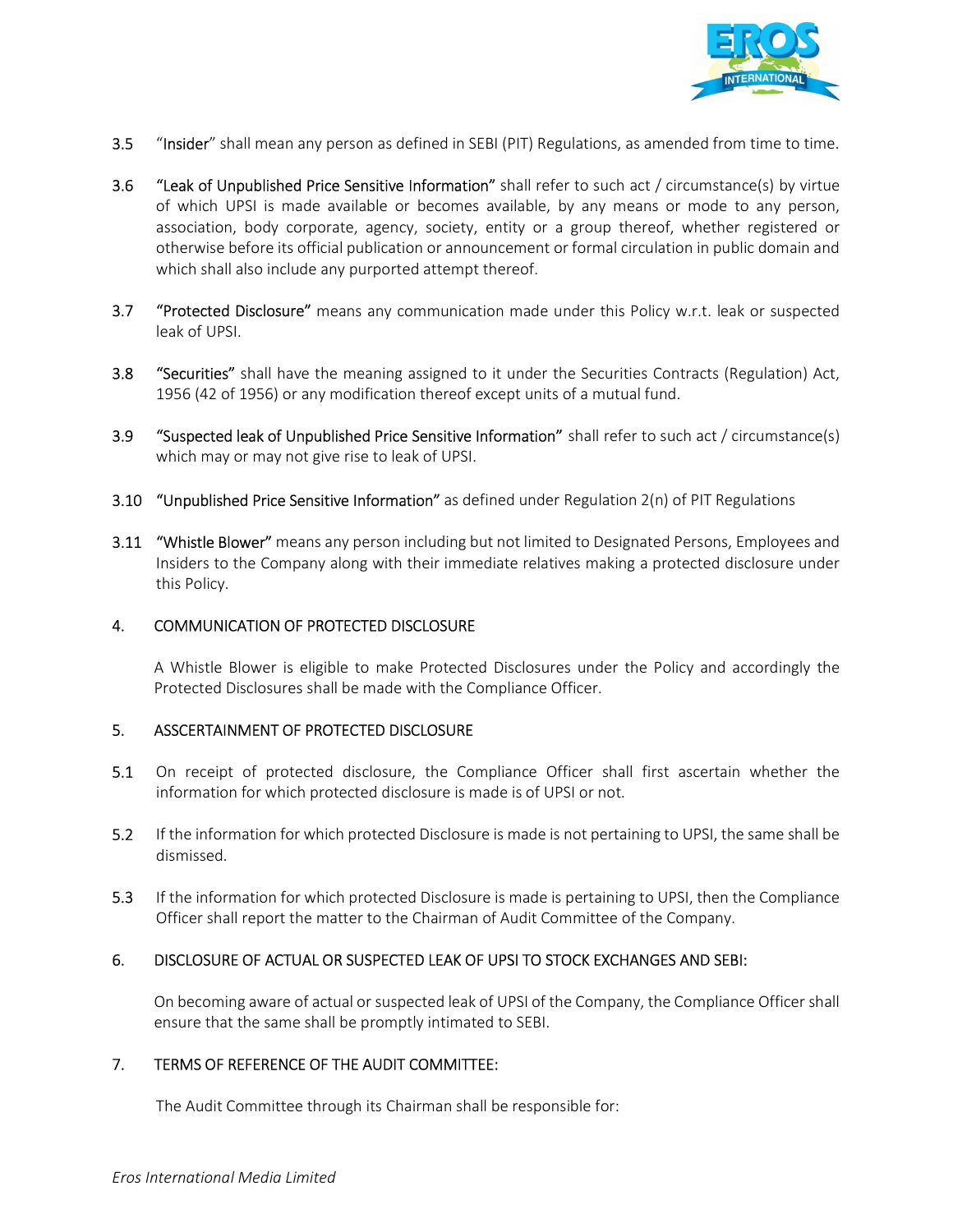

- (a) Receiving and acknowledging complaints of leakage of UPSI;
- (b) Taking Suo Moto action, as the Audit Committee may deem fit;
- (c) Sorting / screening / shortlisting such complaint;
- (d) Conducting a preliminary enquiry to ascertain the truth contained in the information or complaint through appropriate delegation / agencies / external parties;
- (e) Collection of necessary support material for the investigation;
- (f) Recommend penalties/action to the Management including Advising the Management about making the information, that has leaked, to be made public in certain circumstances;
- (g) Any other responsibility as decided by the Management of the Company.

#### 8. PROCEDURE FOR ENQUIRY IN CASE OF LEAK OF UPSI:

- 8.1. To take cognizance of the matter:
	- 8.1.1. Enquiry under this Policy shall commence based on a written complaint / information received from any Person, Employee, Ministry of Corporate Affairs, Registrar of Companies, Designated Person, Depositories, Stock Exchanges or any regulatory authority(ies) or any other department of Central or State Government.
	- 8.1.2. The Audit Committee shall take cognizance of the matter and decide as follows:
		- (a) If the information is found to be untrue, baseless or frivolous, the same may be dismissed;
		- (b) If it is found that the matter requires further investigation, Investigation shall be initiated.

#### 8.2. Investigation:

- 8.2.1. The Audit Committee shall appoint /authorize a person to conduct an initial inquiry, who shall submit a detailed report along with all supporting documents / material facts in respect of the complaint received.
- 8.2.2. In cases where the Audit Committee is of the opinion that the leakage of UPSI may invite attention of regulatory authorities like the Stock Exchanges, Securities and Exchange Board of India and other regulators, it may appoint legal advisors to be a part of the investigation exercise.
- 8.2.3. The identity of Whistle Blower would be kept confidential to the extent possible given the legitimate needs of law and the investigation.
- 8.2.4. The inquiry shall be completed normally within 90 days of the receipt of the Protected Disclosure.
- 8.3. Disciplinary Action:

Based on the inquiry, the Audit Committee shall take necessary action, including disciplinary action(s) in compliance of applicable provisions of law.